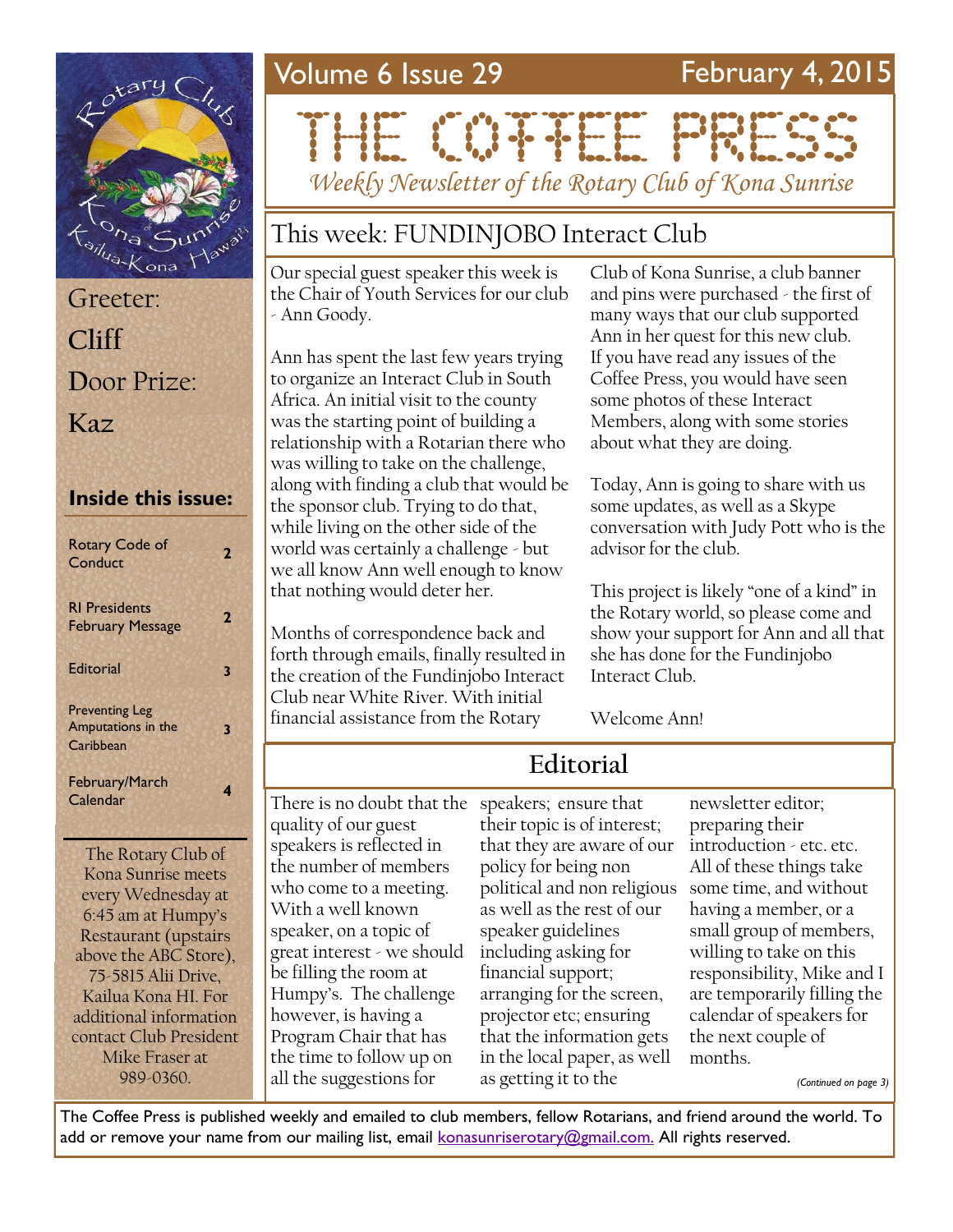#### **Page 2 Page 2**

## **CODE OF CONDUCT**

#### **As a Rotarian, I will:**

1. Act with integrity and high ethical standards in my personal and professional life;

2. Deal fairly with others and treat them and their occupations with respect;

3. Use my professional skills through Rotary to mentor young people, help those with special needs, and improve people's quality of life in my community and in the world;

4. Avoid behavior that reflects adversely on Rotary or other Rotarians;

5. Not seek special business or professional advantages from other Rotarians.

### **ROTARY FORECALL RI President's Monthly Message**

#### FEBRUARY 2015

As president of Rotary, it's my job to encourage and inspire Rotarians wherever I meet them. It's also my job to listen to what they have to say. Whether it's a successful project or a challenge to overcome, a great Rotary Day or a new idea, I want to hear what Rotarians are thinking, doing, and planning. So whenever I travel, I ask my hosts to talk to me about their clubs. What's going well, where do they see a need to improve, and what can we at RI headquarters do to help?

The answers are always interesting and often surprising. Sometimes I have a suggestion or an idea to contribute; sometimes I am able to make a connection that will move a project forward. Often, I go back to Evanston with ideas and insights that help guide us in our decisions. But what I value most about these conversations are the stories I hear – the stories that, taken together, tell the story of Rotary.

In Atlanta, I attended a Rotary event honoring teachers and heard story after story about the gift of literacy and how it transforms lives. In Istanbul, I attended a wheelchair race and learned how Turkish Rotarians are working to

improve the lives of people with disabilities. In Lima, Peru, I talked to a former Rotaractor who waited nearly 20 years to be invited to join a Rotary club, and heard about how returning to Rotary has transformed her life.

I've heard stories that have made me laugh, and stories that have moved me to tears. I've heard stories of how our service changes the lives of others, and how it changes us as Rotarians. When I hear these stories, I can't help but wonder: How many other lives could we change for the better by bringing more people into Rotary? And how many more people could we bring into Rotary simply by sharing our own Rotary stories?

In this Rotary year, I ask all of you to do just that: Share your Rotary stories. Tell them to your friends, on social media, and through Rotary.org. Our Rotary stories are what inspire us, and what encourage others to join us; they help light up our service, as we work to Light Up Rotary.

GARY C.K. HUANG

PRESIDENT 2014-15

#### Where Big Island Clubs Meet

**Rotary Club of Kona**, Every Thursday at noon, King Kamehameha Kona Beach Hotel **Rotary Club of Kona Mauka,** Every Tuesday at noon, Teshima's Restaurant, Honalo **Rotary Club of North Hawaii,** Every Wednesday at noon, Anna's Ranch, Waimea **Rotary Club of Hilo,** Every Friday at noon, Hilo Hawaiian Hotel **Rotary Club of Hilo Bay,** Every Wednesday at 6:45 am, Hilo Yacht Club **Rotary Club of South Hilo.** Every Tuesday at noon, Hilo Hawaiian Hotel **Rotary Club of Volcano,** Every Saturday 8:00 am, Volcano House, Volcano National Park

R**otary Club of Pahoa Sunset,** Every Tuesday at 6:30, Luquin's Restaurant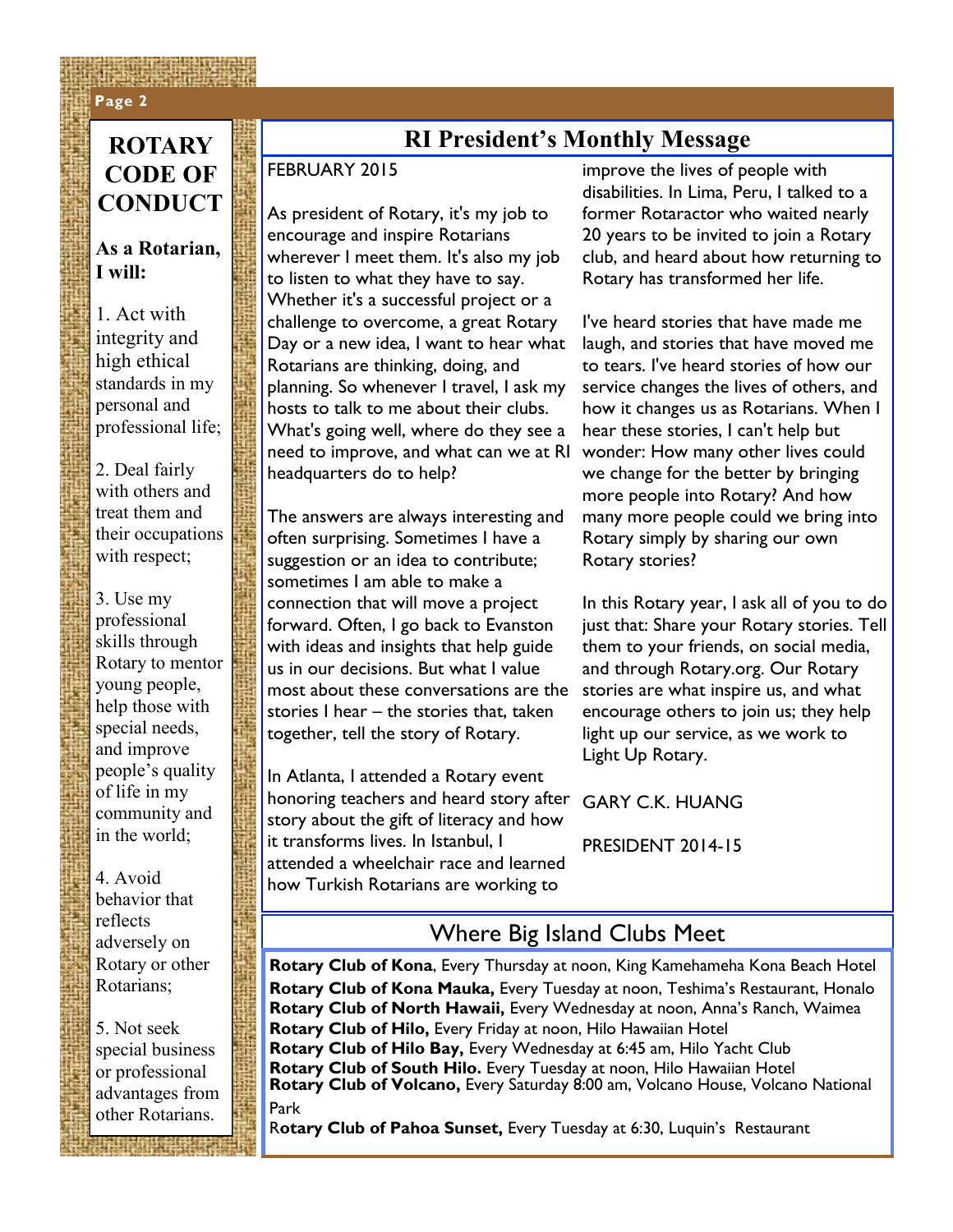#### **Editorial - continued**

*(Continued from page 1)*

Last week, at the last moment, I chose to have The Pregnancy Center do a presentation to the club as they had requested a date. I did so with some hesitation - this group had done a presentation some time ago and at that time the speaker did not **AT ALL** meet the guidelines of being non-religious. Many left that meeting feeling that they were "preached at"; and it left a bad taste with many members.

I believe that some of our members did not attend the meeting last week, expecting

that it would be religious and "preachy" and all about saving the life of the baby at all costs. For those of us who did attend the presentation, the information that was shared by the new Executive Director, Ana Schaetzle was interesting and well presented. A rather dynamic speaker, Ana gave us an update on The Pregnancy Center and all the services that they provide. There was a good question and answer session after, and many of our members commented to her afterwards their pleasant surprise of their being very little on the pro-life side of the equation.

My point? Please try and attend the meetings to support the efforts put forth by the Program Chair regardless of the topic or speaker. You might be pleasantly surprised at what you can learn!

In the spirit of Rotary,

Bei Fraser

Please see either Mike or I if you have program suggestions. We are now booked through to March 11, 2015.

*The above is the personal opinion of the editor, and is not necessarily that of other club members or the club.*

#### **Preventing leg amputations in the Caribbean**

#### *By Rotary Voices staff*

In 1983, Alan Hudson spent several weeks on the Caribbean Island of Dominica as part of a Rotary Group Study Exchange. He was charmed by the local culture, and the warm welcome he received. So when an opportunity arose in 2012 to help people with diabetes on the island avoid having their legs amputated, Hudson jumped at the chance to give back.

Hudson's Rotary Club of Hereford Wye Valley, Herefordshire, England, partnered with the Rotary Club of Dominica to sponsor a Step by Step program providing those with diabetes foot screenings at local clinics and training by health care professionals on how to exercise their lower limbs and take care of their extremities. Clubs in Herefordshire and Kent, Ohio, teamed up to raise more than \$9,000 for the project, supported by a Rotary Foundation grant.

In the two years of the program, the number of lower limb amputations dropped 25 percent in 2012 and 72 percent in 2013. The government of Dominica has provided additional funds for diagnostic equipment to continue the progress.

[The project](http://map.rotary.org/en/project/pages/project_detail.aspx?guid=e44382cd-730f-4160-9150-532a407f4012) is just one of many that Rotary members have shared on Rotary Showcase.

Other notable ones include:

The Rotary clubs of Patumwan, Thailand; Taipei Lungmen, Taipei, Taiwan; Suntec City, Singapore; Yuki, Ibraki, Japan; and the E-Club of 9920 Francophone; teamed up to provide [free](http://map.rotary.org/en/project/pages/project_detail.aspx?guid=552950F4-456B-4E99-A3D9-45D7118C5D2F)  [heart surgeries for infants](http://map.rotary.org/en/project/pages/project_detail.aspx?guid=552950F4-456B-4E99-A3D9-45D7118C5D2F) at the Rajavithi Hospital in Bangkok, Thailand, with equipment provided through a Rotary global grant.

Twelve Rotary clubs in the United States, France, Italy, Germany, and Egypt are partnering to provide [a new](http://map.rotary.org/en/project/pages/project_detail.aspx?guid=CE1CA02F-9651-4B5D-B679-07A1BF2E8BF9)  [sewer system for the village of Al](http://map.rotary.org/en/project/pages/project_detail.aspx?guid=CE1CA02F-9651-4B5D-B679-07A1BF2E8BF9)-[Aldys](http://map.rotary.org/en/project/pages/project_detail.aspx?guid=CE1CA02F-9651-4B5D-B679-07A1BF2E8BF9) near Cairo, Egypt, and connect 300 homes to the metro sanitary system.

Rotary members in England, Belgium, the Netherlands, and India are [helping](http://map.rotary.org/en/project/pages/project_detail.aspx?guid=D769B407-CB3B-4958-926B-47AAE81275E4)  [children in rural India learn](http://map.rotary.org/en/project/pages/project_detail.aspx?guid=D769B407-CB3B-4958-926B-47AAE81275E4)  [English](http://map.rotary.org/en/project/pages/project_detail.aspx?guid=D769B407-CB3B-4958-926B-47AAE81275E4) through the ILSE (I Learn to Speak English) program. The goal of the program is to educate 5,000 children and 100 teachers.

The Rotary Club of Fort Collins, Colorado, USA, is [raising funds to build](http://map.rotary.org/en/project/pages/project_detail.aspx?guid=005D29B2-F833-4D37-BFA8-7B12F4F543B5)  [latrines](http://map.rotary.org/en/project/pages/project_detail.aspx?guid=005D29B2-F833-4D37-BFA8-7B12F4F543B5) for 100 families in Las Lomas, a small community near the city of San Jacinto, Guatemala. Rotary members in Virginia, USA, got together with local high school students to[pack 10,000 meals for Stop Hunger](http://map.rotary.org/en/project/pages/project_detail.aspx?guid=EFE12EC2-F61B-40EE-9EEC-F7711DE74244)  [Now,](http://map.rotary.org/en/project/pages/project_detail.aspx?guid=EFE12EC2-F61B-40EE-9EEC-F7711DE74244) destined for needy children in Zambia.

From blog.rotary.org